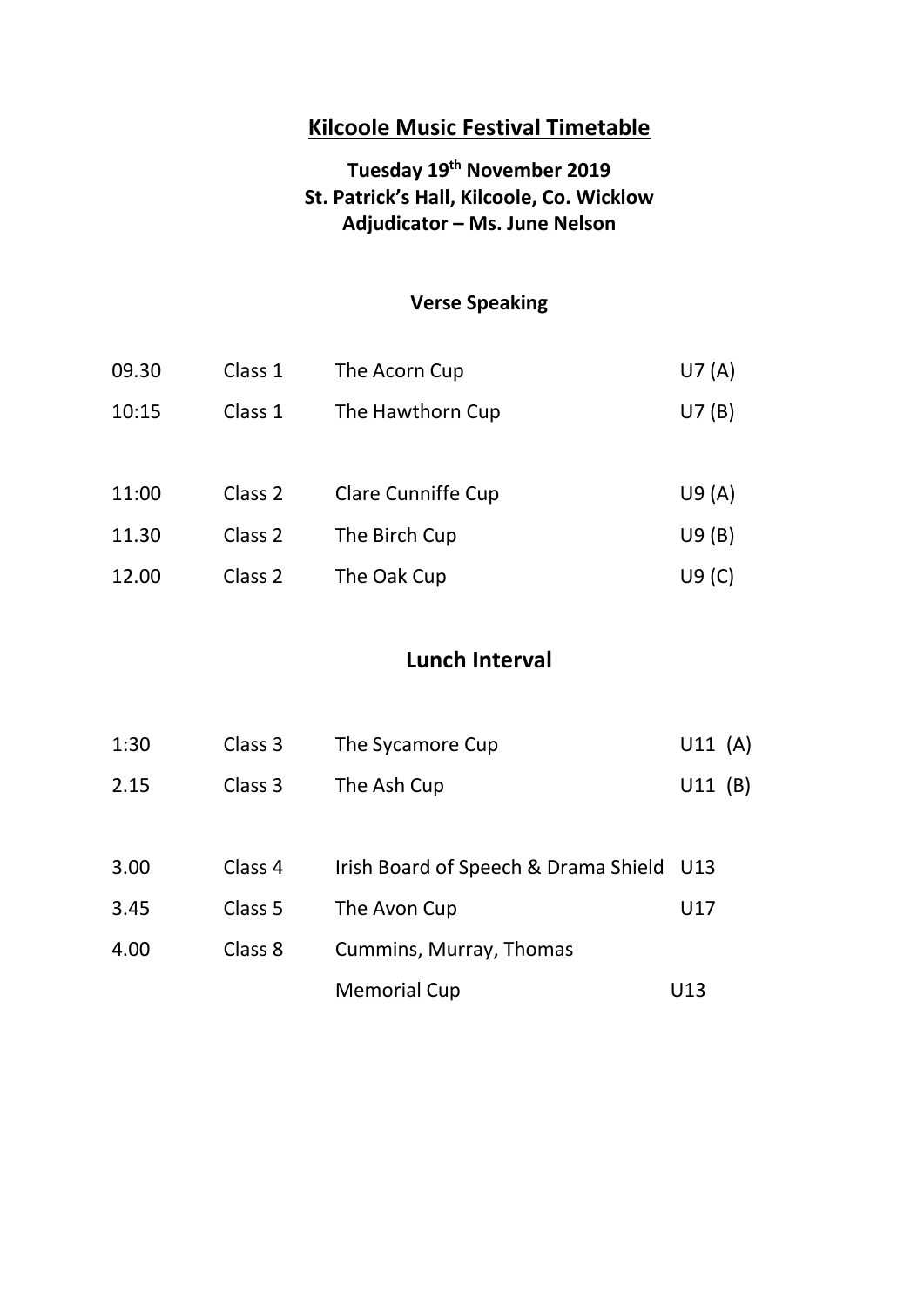### **Wednesday 20th November 2019 St. Patrick's Hall, Kilcoole, Co. Wicklow Adjudicator – Ms. Virginia Kerr Accompanist – Evelyn Hearns**

| 09.30 | Class 1 | Irish Solo - Corn na Leanaì          | U8  |
|-------|---------|--------------------------------------|-----|
| 10:00 | Class 2 | Irish Solo – Oliver Brennan Cup      | U10 |
| 10.45 | Class 3 | Irish Solo - Corn Naomh Brid         | U12 |
| 11:15 | Class 4 | English Solo - Year of The Child Cup | U8  |
|       |         |                                      |     |

12.00 Class 5 English Solo – The Ledwidge Cup U10

### **Lunch Interval**

| 2:15 | Class 6            | English Solo – The Bourke Cup         | U12 |
|------|--------------------|---------------------------------------|-----|
| 3.30 | Class <sub>7</sub> | English Solo – The Skeehal Trophy     | U14 |
| 4:00 | Class 8            | English Solo – The Chambers Cup       | U16 |
| 4.45 | Class 10           | Junior Boy's Solo – St. Anthony's Cup | U12 |
| 5.00 | Class 14           | Junior Duet - St. David's Cup         | U14 |
|      |                    |                                       |     |

#### **Dinner Interval**

| 6.15 | Class 17 | Junior Musical Theatre – The Dutton Cup | U15 |
|------|----------|-----------------------------------------|-----|
|      |          |                                         |     |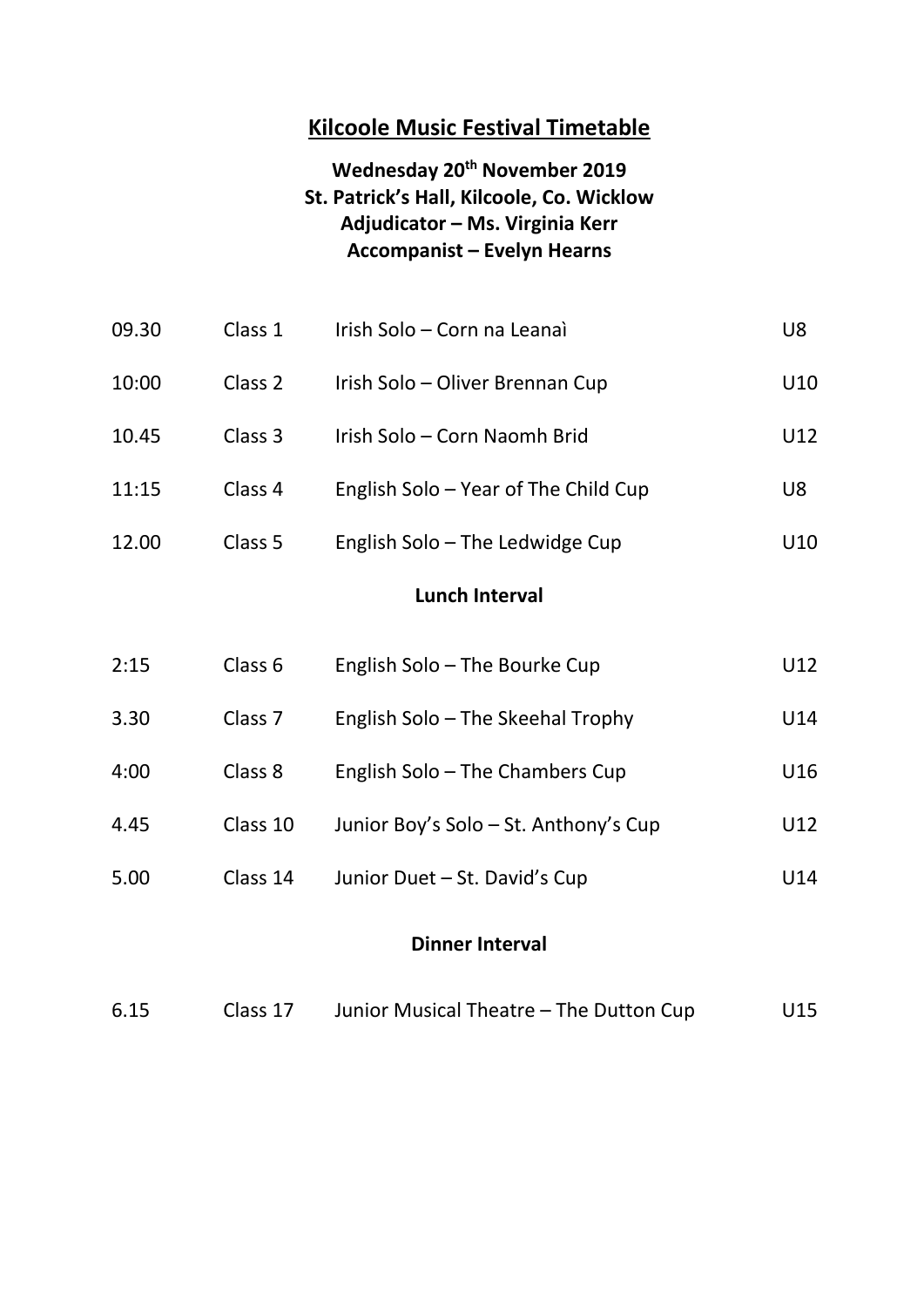**Thursday 21st November 2019 St. Patrick's Hall, Kilcoole, Co. Wicklow Adjudicator – Mr. Ciaran Crilly Accompanist – Ms. Rachel Quinn**

#### **Strings**

| 09.30 | Class 26 | Violin Solo - McKenna Cup                  | U8  |
|-------|----------|--------------------------------------------|-----|
| 09.45 | Class 27 | Violin Solo - Lee Memorial Cup             | U10 |
| 10.15 | Class 28 | Violin Solo – The Donnelly Cup             | U12 |
| 11.00 | Class 29 | Violin Solo - County Insurance Brokers Cup | U14 |
| 11.30 | Class 31 | Violin Repertoire - The Leahy Cup          | U14 |
| 1:00  | Class 32 | Cello/Viola – The Cannistown Cup           | U12 |
| 1.30  | Class 33 | Cello/Viola – The Gleeson Cup              | U16 |

### **Lunch Interval**

| 3.00 | Class 35 | Classical Guitar – The Lott Lane Tropy      | U14 |
|------|----------|---------------------------------------------|-----|
| 3.30 | Class 36 | Classical Guitar – The Cooldross Cup        | U19 |
| 4.15 | Class 37 | Contemporary Guitar - Rory Gallagher Trophy | U19 |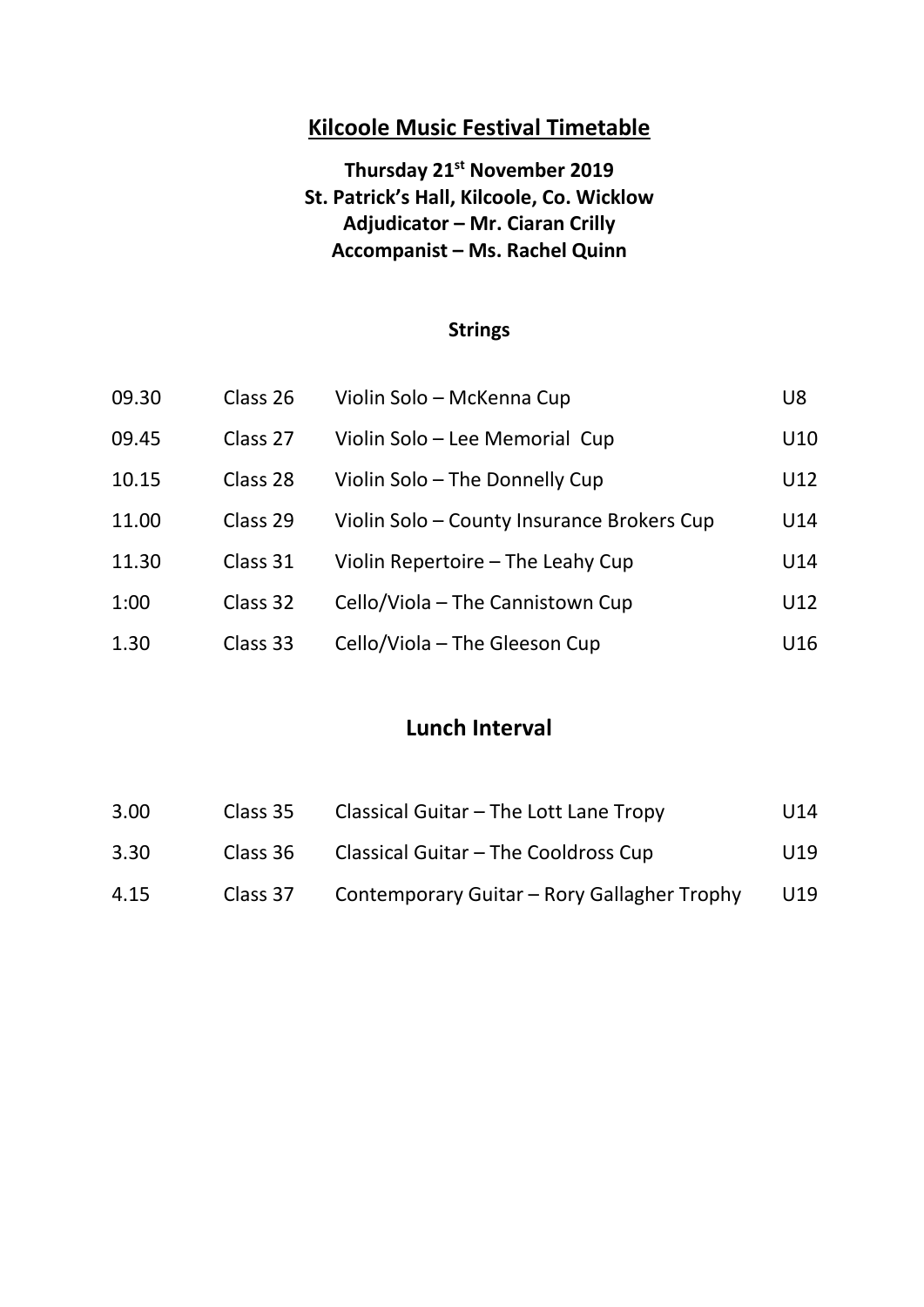## **Friday 22nd November 2019 St. Patrick's Hall, Kilcoole, Co. Wicklow Adjudicator – Padhraig O' Cuinneagàin**

| 09:30 | Class 38 | Piano Solo – The Watson Cup                       | U10 |
|-------|----------|---------------------------------------------------|-----|
| 10:00 | Class 39 | Piano Solo - The Skerrett Cup                     | U12 |
| 10:30 | Class 40 | Piano Solo – The Kennedy Cup                      | U14 |
| 11.00 | Class 43 | Piano Duet - The Schubert Cup                     | U12 |
| 11.15 | Class 47 | Piano Repertoire – The Hanley Cup                 | U14 |
| 12.15 | Class 48 | Piano Repertoire -<br>Piano Plus Trophy & Replica | U25 |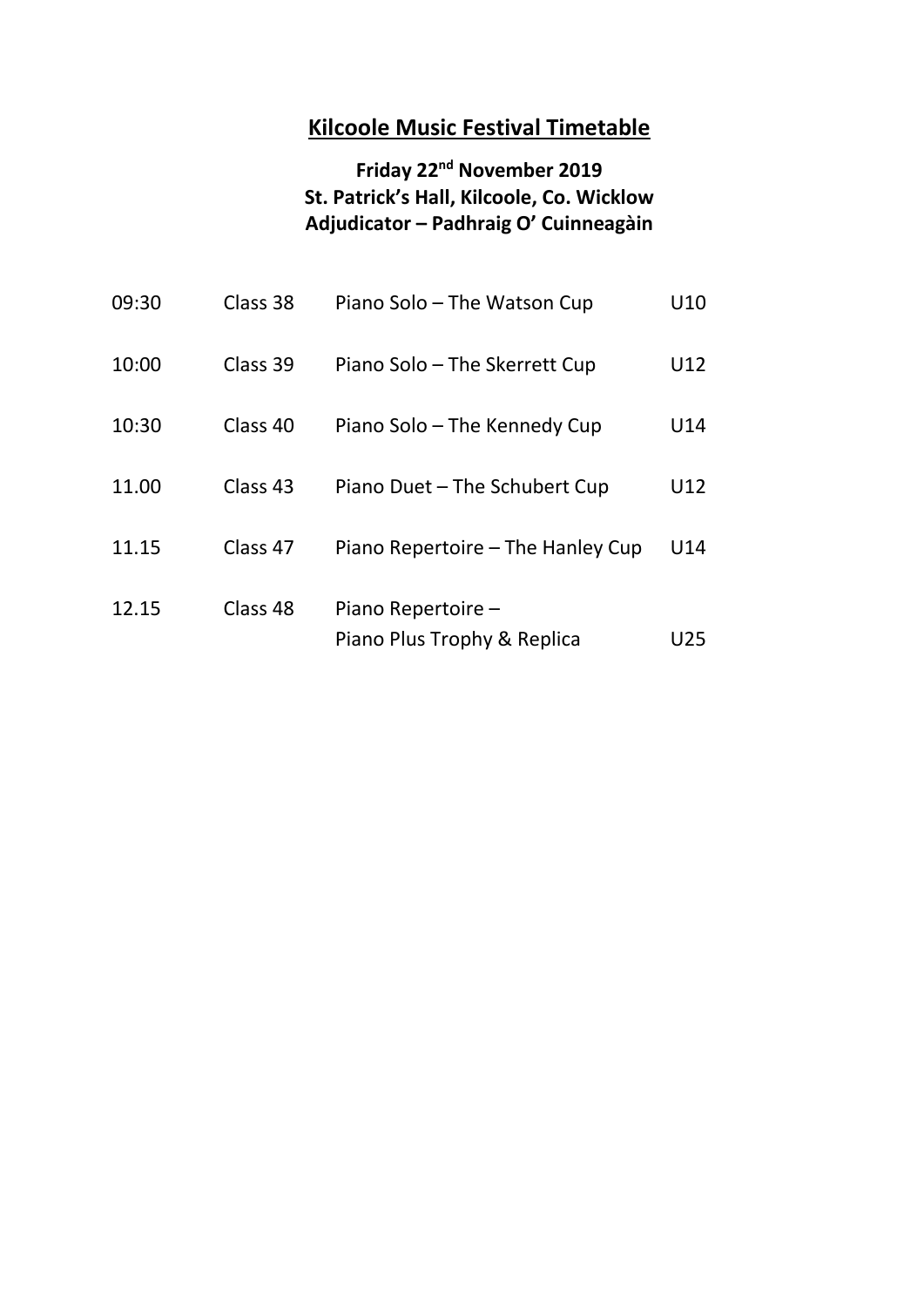### **Saturday 23rd November 2019 St. Patrick's Hall, Kilcoole, Co. Wicklow Adjudicator – Mr. Virginia Kerr Accompanist – Ms. Sandra Ganly**

| 9:30  | Class 13 | Pat Byrne Memorial Cup               | U12 |
|-------|----------|--------------------------------------|-----|
| 11:15 | Class 9  | Vocal Solo - The O' Toole Cup        | U19 |
| 12:15 | Class 11 | Senior Boys Solo – Fr. McAuliffe Cup |     |

#### **Lunch Interval**

#### **Colaiste Chraobh Abhann, Kilcoole, Co. Wicklow Adjudicator – Mr. Ciaran Crilly**

| 14:30 | Class 58 | Junior Orchestra-Short Recital, Max. 12 Minutes          |     |
|-------|----------|----------------------------------------------------------|-----|
|       |          | Kilcoole Music Festival 50 <sup>th</sup> Anniversary Cup | U17 |